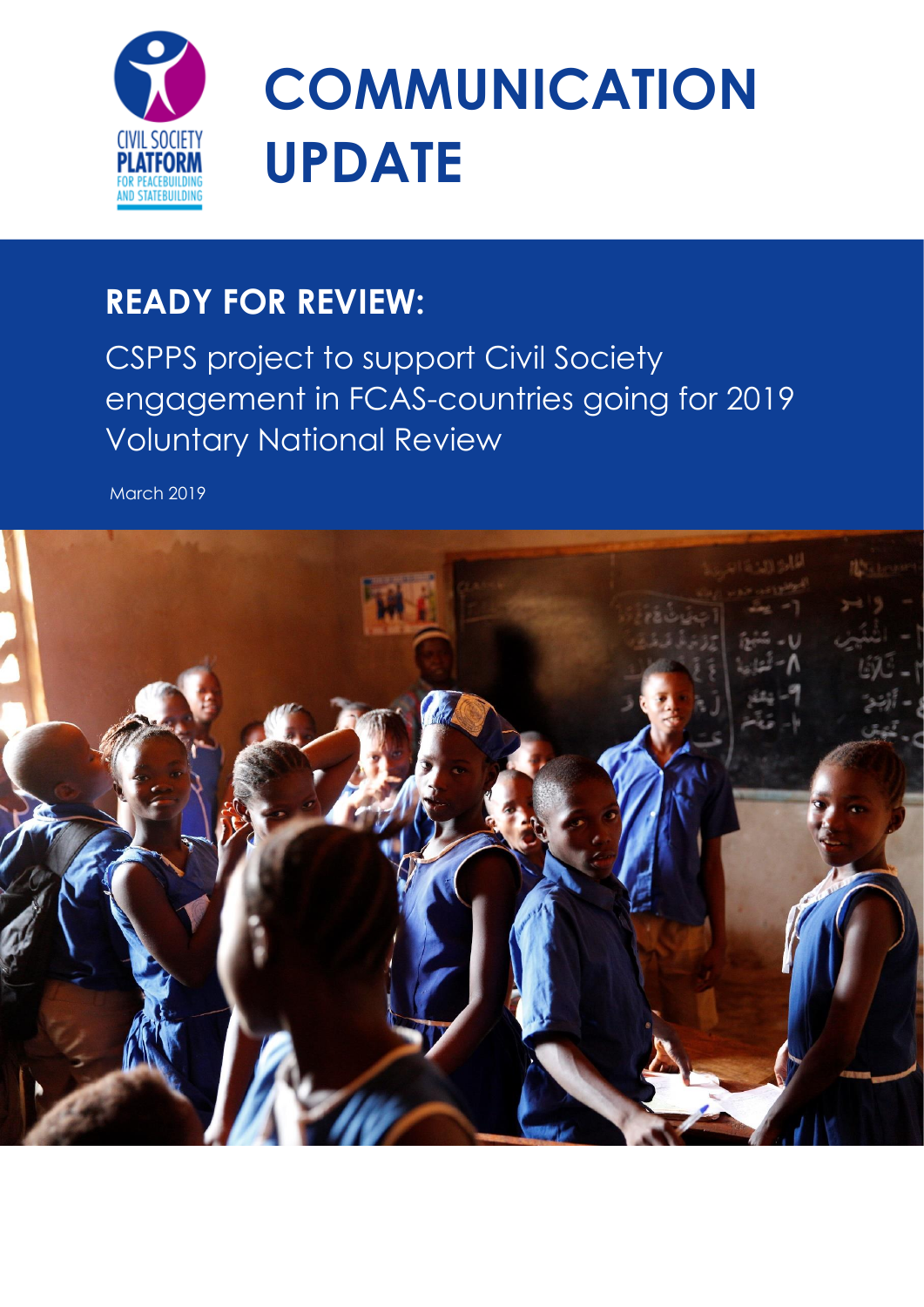# **BACKGROUND**

**HLPF 2019** – The High-Level Political Forum (HLPF) is the main United Nations platform on sustainable development and it has a central role in the follow-up and review of the 2030 Agenda for Sustainable Development and the Sustainable Development Goals (SDGs) at global level. It takes place every year in New York in July.

**VNR Process** – The HPLF is an opportunity for member states to report on a voluntary basis on the progress achieved to implement the SDGs at the national and sub-national levels, through a government-led and inclusive review, called a Voluntary National Review (VNR). Regular reviews by the HPLF are to be voluntary, state-led, undertaken by both developed and developing countries, and involve multiple stakeholders, including civil society. VNRs aim to facilitate the sharing of experiences , including successes, challenges and lessons learned, with a view to accelerating the implementation of the 2030 Agenda. VNRs also seek to strengthen policies and institutions of governments and to mobilize multi-stakeholder support and partnerships for the implementation of the SDGs.

**What is at stake in 2019** – The theme of the HPLF in 2019 is "Empowering people and ensuring inclusiveness and equality". For the first time since the creation of the 2030 Agenda in 2015, SDG 16 is going for a detailed review in July 2019, among a group of other SDGs (namely Goals 4, 8, 10, 13 and 17). SDG 16 seeks to promote peaceful, just and inclusive societies for sustainable development, provide access to justice for all and build effective, accountable and inclusive institutions at all levels.

\*This Communication Update is a living document which will keep recipients informed on a monthly basis of the progress achieved by CSPPS and partners on the Ready for Review project.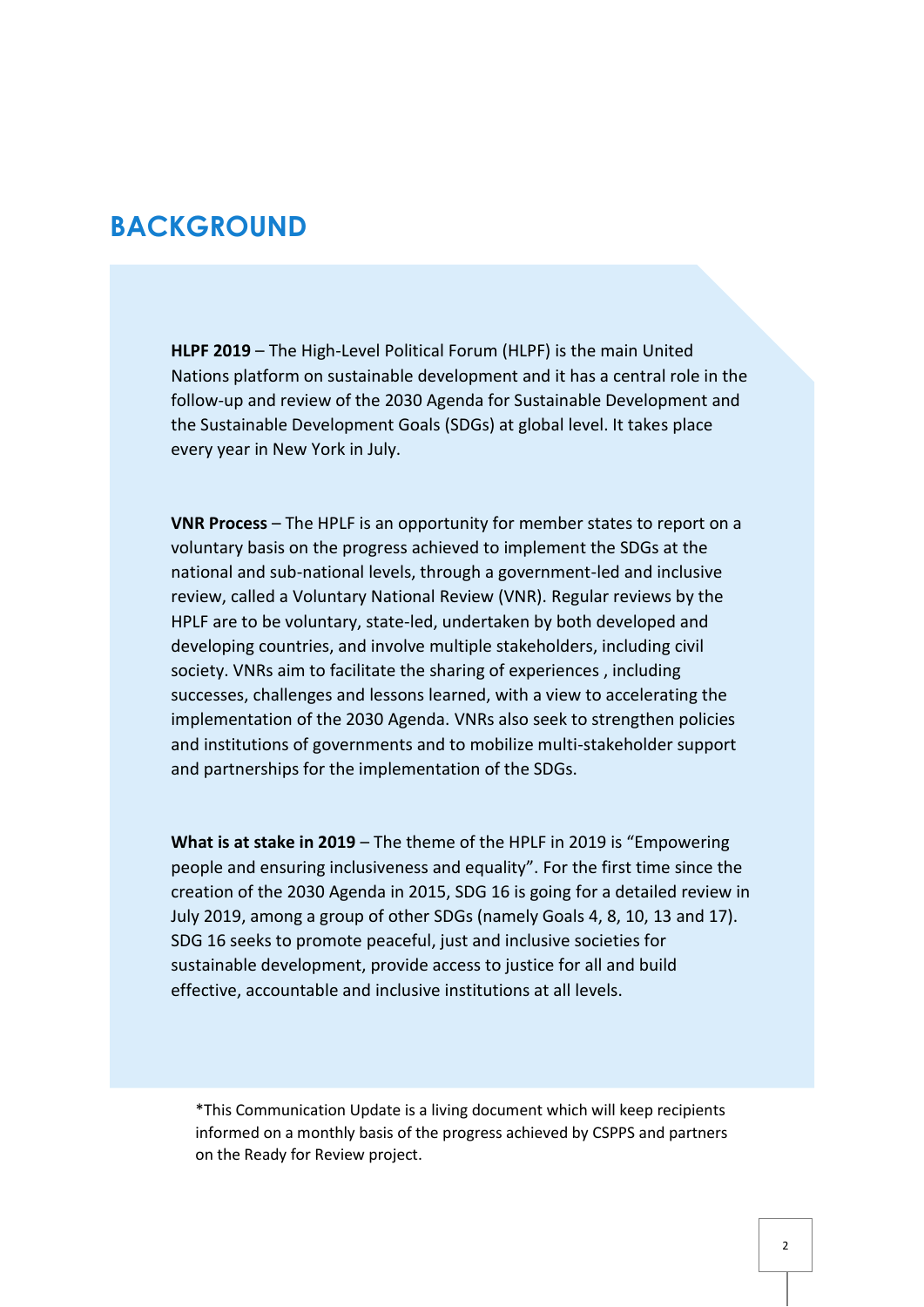# **COLLABORATION BETWEEN CSPPS, EU/DEVCO, AND MEAE**

The Civil Society Platform for Peacebuilding and Statebuilding (**CSPPS**) is a global network of civil society actors, experts and academics from the South and the North who work together to support peacebuilding and statebuilding projects in fragile situations. CSPPS enjoys the support of the EU Commission's Directorate-General for International Cooperation and Development (**DEVCO**) to implement its workplan in 2019-2020.

On 1 January 2019, CSPPS embarked on a one-year collaboration with the French Ministry of Europe and Foreign Affairs (**MEAE**) to enable CSPPS to sustain and expand its work to amplify the voice of civil society within the International Dialogue on Peacebuilding and Statebuilding (IDPS), and to operationalise the Ministry's holistic approach to addressing crises and fragilities. More specifically, with the support of the MEAE and DEVCO, CSPPS will ensure the meaningful inclusion, participation and contribution of civil society during VNR processes – with a focus on SDG 16+ – within a group of selected countries, namely Côte d'Ivoire, the Central African Republic, Chad, Sierra Leone and Timor-Leste.







Liberté • Égalité • Fraternité RÉPUBLIQUE FRANÇAISE

**MINISTÈRE DES** AFFAIRES ÉTRANGÈRES ET EUROPÉENNES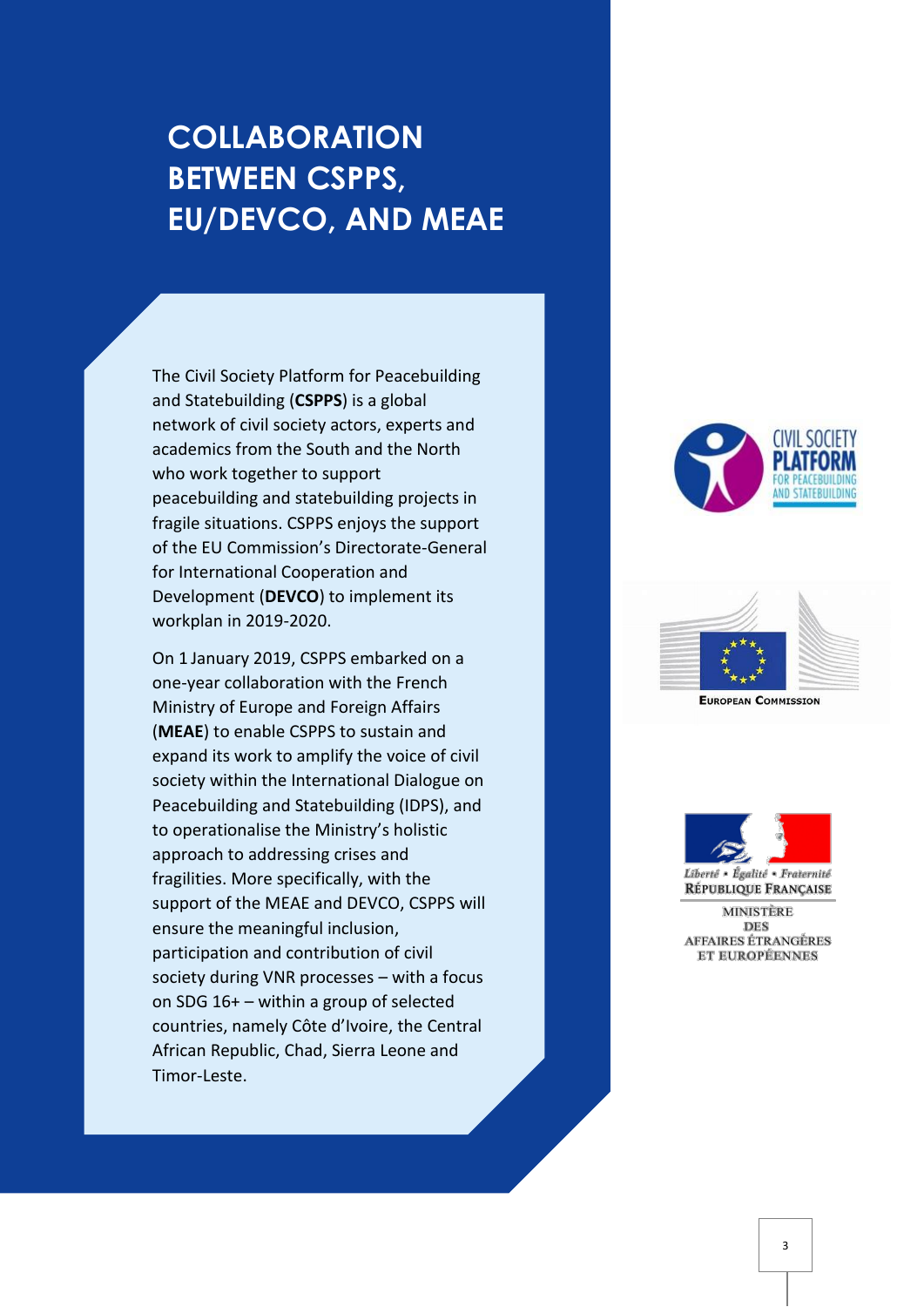# **ROADMAP**

#### **TIMELINE – 2019**



#### **OBJECTIVE AND ACTIVITIES**

Since the submission of the first project proposal to the MEAE (in December 2018), and in accordance with the latest developments since January 2019, CSPPS has slightly adapted its proposed objectives and planned activities to ensure a more effective and tailored approach to the national contexts in which the CSOs it supports are operating. The general objective remains the same : *to strengthen the voice and capacity of civil society to effectively engage in, and influence, peacebuilding and statebuilding as a critical contribution to crisis prevention and sustainable peace and development for all*.

At the Secretariat level in Europe, the support provided will help the Platform implement its workplan and initiate contact with French NGOs (Coordination SUD and FORUS) and relevant sections of the MEAE (AFD, CIV, Expertise France) with a view to exploring collaboration opportunities. At the country level on the ground, the support provided will enable CSPPS to ensure – to the extent possible depending on the political context – with the help of the TAP Network the meaningful inclusion, participation and contribution of national and local CSOs (including through targeted outreach to involve youth- and women-led organisations) during the consultation and validation stages of the VNR process in Côte d'Ivoire, the Central African Republic, Chad, Sierra Leone, and Timor-Leste through nationally-held orientation and sensitization workshops and capacity development workshops. CSPPS is also planning to expand its collaboration with the TAP Network in Nigeria, Rwanda, and Ghana. Subsequently, both during and after the HLPF, CSPPS will organise a peer-to-peer exchange to reflect upon the VNR experiences of CSO representatives involved.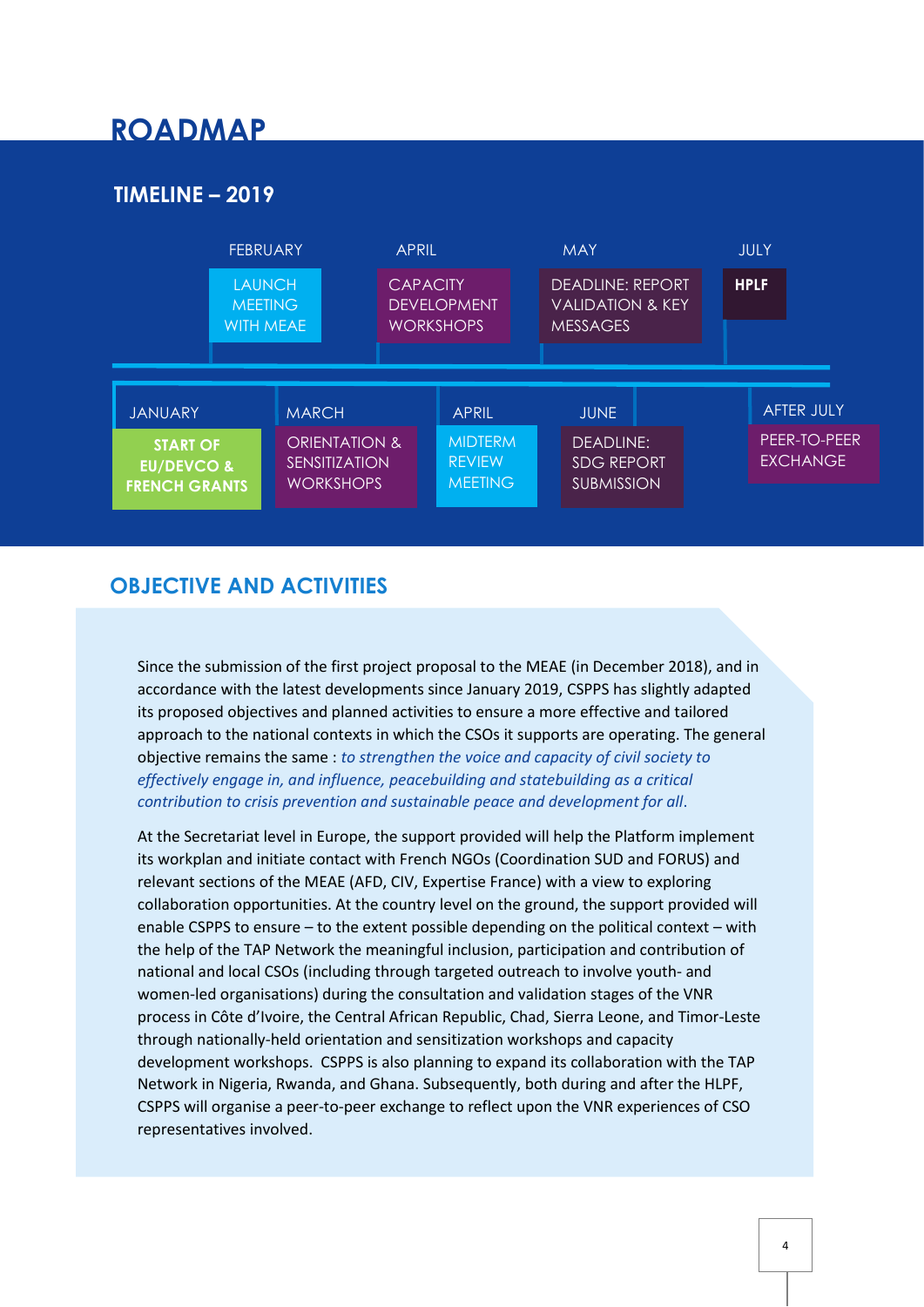# **CURRENT STATE OF PLAY: COUNTRY UPDATES 1/2**

#### **CÔTE D'IVOIRE**



The government of Côte d'Ivoire held a multistakeholder working session on 15/01 to inform participants of its VNR plans. In follow-up to a group call held with CSPPS Focal Point, UNDP – Côte d'Ivoire, Global Alliance and ISC/ODD-CI on 5/02, CSPPS and the Civil Society Initiative for SDGs in Côte d'Ivoire (ISC/ODD-CI) are currently finalizing a concept note and budget indication to carry out two inclusive sensitization and orientation workshops in April, one in Abidjan and one in Bouaké.

## **CENTRAL AFRICAN REPUBLIC**



On 26-27/02, the CSPPS Secretariat facilitated an SDG and VNR orientation and sensitization workshop in Bangui for CSPPS and CORDAID civil society country teams. CSPPS Secretariat also met with UNDP, EU and France delegations. The Ministry of Planning, in the person of the Secretary of the SDG Committee in CAR, shared its VNR roadmap on 28/02. CSPPS, TAP Network, CORDAID and World Vision are currently finalizing a collaboration trajectory and will meet soon with Ministry of Planning.

**CHAD**



On 12/02, CSPPS Focal Point met with UNDP – Chad and other civil society representatives to discuss government plans for the VNR process. Data collection by UNDP consultants is underway. The Chadian government has yet to release its VNR roadmap. On 6/03, CSPPS Secretariat and CSPPS Focal Point are working together on a concept note for an SDG and VNR multistakeholder orientation and sensitization workshop planned for early April in N'Djamena.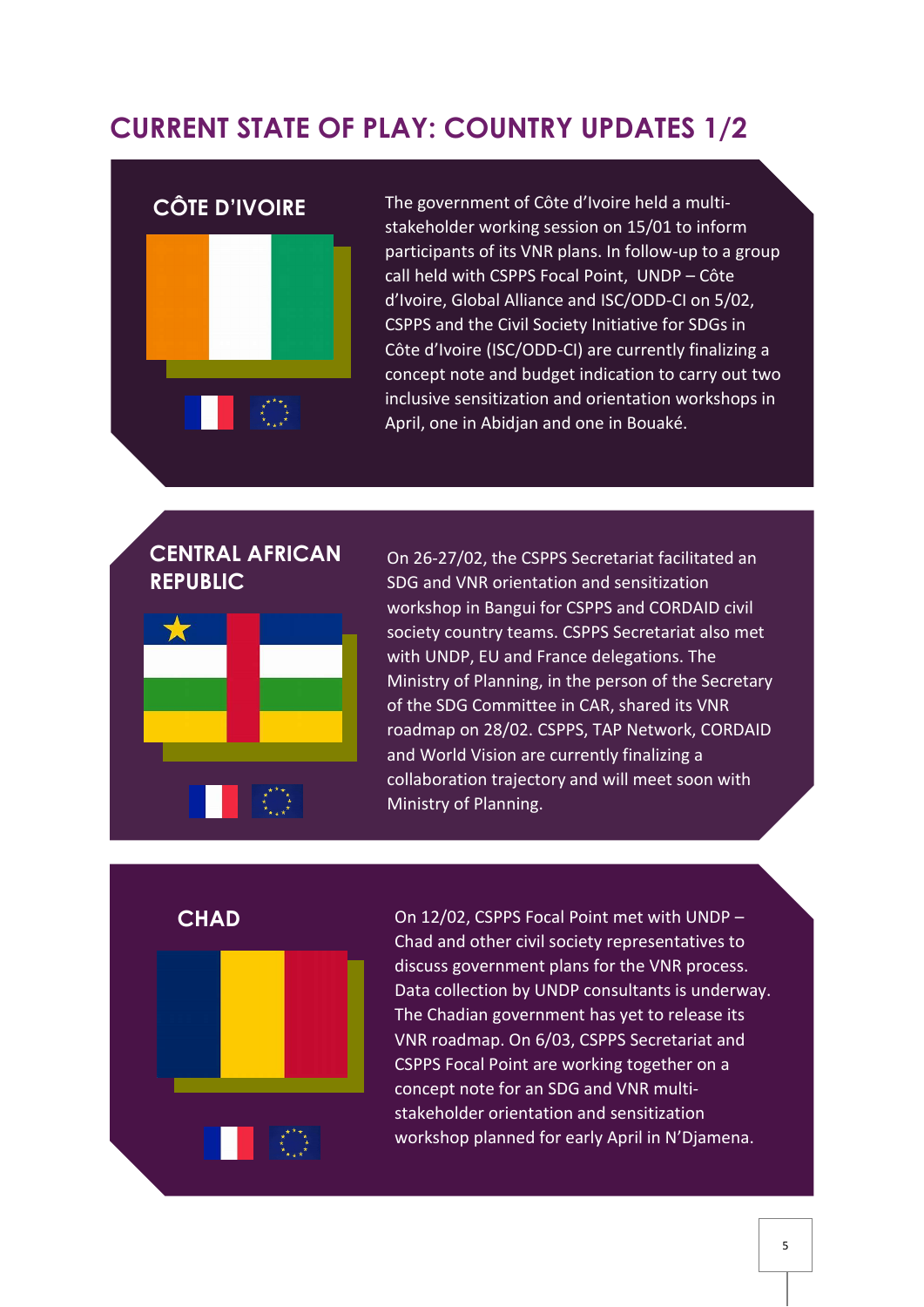# **CURRENT STATE OF PLAY: COUNTRY UPDATES 2/2**

#### **Bangui Workshop, 26-27 Feb 2019**

CAR CSPPS Focal Point gives an overview to CSO representatives of the work accomplished so far by the SDG and RCPCA Alignment Inter-Ministry Committee, and its VNR consultation plans for the months to come.



#### **SIERRA LEONE**



CSPPS is partnering with the TAP Network to support ChildHelp Sierra Leone in organising a workshop around VNR and Goal 16 of the SDGs. This 2-day orientation and capacity building workshop for local and national CSOs in Freetown is planned for April. CSPPS Secretariat is to ensure in-country coordination linkages are in place between local networks, country teams and focal point organisations.

#### **TIMOR-LESTE**



CSPPS Focal Point organisation has been involved in the government-led SDG Working Group as a permanent member. CSPPS and TAP are planning to co-organise workshop in Timor-Leste. CSPPS Focal Point Organisation to detail in a concept note the remaining challenges national CSOs are currently facing to be able to participate and effectively contribute to the VNR process, and Secretariat will tailor its support according to the CN's content.